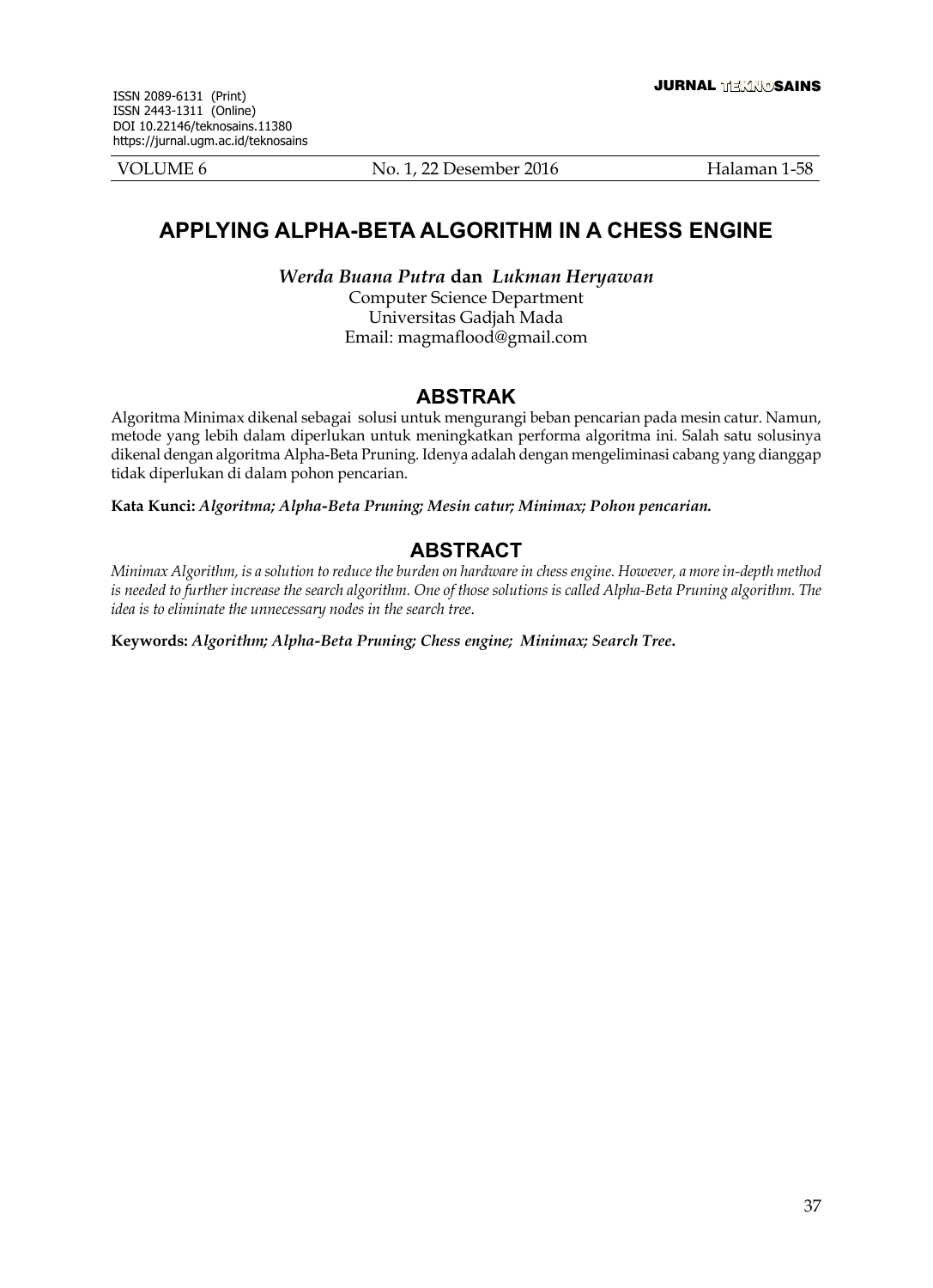### **INTRODUCTION**

The origin of chess spans over 1500 years ago. The earliest predecessor of the game probably originated in India. From India, the game spread to Persia. When the Arabs conquered Persia, chess was taken up by the Muslim world and subsequently spread to Southern Europe. In Europe, chess evolved into roughly its current form in the 15th century.

### **Chess**

Chess is one of the most well-known 2-player board game. Played on an 8x8 white and black squares. One player playing white pieces, while the other playing as black pieces



Chess game Initiation

When the game starts, each player put the 16 of their chess pieces on the board in a specific order. These chess pieces will be moved to attack, defend, threat, and capture the other player's pieces. The difference in their characteristic is the main factor while constructing strategies in chess.

The aim of the game is to capture the opponent's 'King' piece. The game will end either when a king is captured or when the condition for stalemate has met. Stalemate refer to as draw, the condition for this are determined by FIDE, a World Chess Federation.

### **Chess Pieces and Their Move Range**

Each player would be given 16 pieces, with 8 different role of pieces consisted of 8 pawns, 2 knights, 2 bishops, 2 rooks, a queen and a king with each role has their own unique move range. One thing in common is that the move path cannot be looped on the board. Meaning that when a piece has reached a certain corner of the chess board, they must stop and they have to go all the way back if they want to reach another side. *Firstly,* Pawn: Pawns are allowed to move 1 square forward toward enemy zone. On their first move, they are allowed to move 2 squares forward, however, they captures by moving 1 square diagonally forward. And should they be able to reach the last row of opponent's side, pawn can be promoted into any piece. *Secondly,* Rook: Rook are allowed to move straight as far as the board allows it. *Thirdly,* Bishop: Bishop are allowed to move diagonally in any range. *Fourthly,* Knight: Knight's move are different than any other pieces, they move in an "L" letter shape with total of 3 square move. *Fively,* Queen: The most powerful piece of all. Queen move range is the combination of bishop's and rook's move range. *Sixthly,* King: Similar to Queen, only that King can only move 1 square to it's neighbor squares.

### **Setting Up the Board**

The fundamental of building a chess engine is the representation of the chess board which affecting on how the chess engine will track the board and observe the ruling. Our chess engine, which we will refer as "Harmonia", is designed as such so it would be able to interract with Arena, a GUI for open source chess engine. It is essential to properly understand what a chess engine required to be able to communicate with the GUI. However, we will skip this part and move to the design. Out of 24 parts which construct "Harmonia", we will talk about 3 of those which is essential. In file board.cpp, we will find out how the engine recognize, not only the whole board, but also all the pieces.

The chess board will be recognized with a representation of 8x8 matrices. The row will be coded from number 1 to 8, and the column will be represented with letter 'a' to 'h'.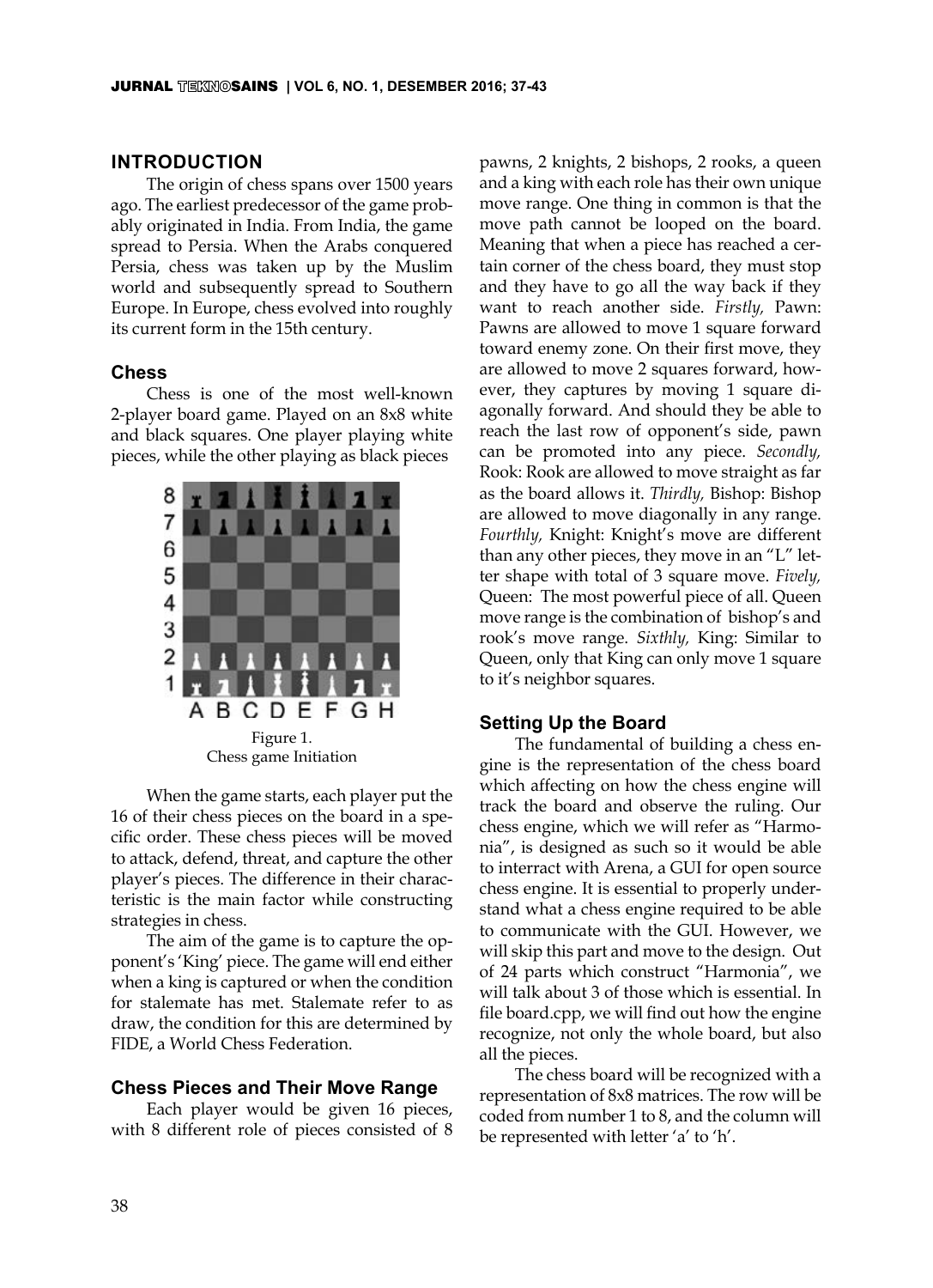Int i,type,k=7; char ch; fprintf(fout," abcdefgh\n +---------\n8| ");

> Figure 2. Chessboard Initiation Code

The pieces will be represented with letter that symbolized it's role, it is convenient that c++ is case sensitive, because this way, we will be able to identify the pieces for each side by giving them the same letter, if the pieces role is the same, yet the engine can differ them by using different letter case.

| type=board; |                                    |  |
|-------------|------------------------------------|--|
|             |                                    |  |
|             | else if(type==1) ch='N';           |  |
|             | else if(type==2) ch='B';           |  |
|             | else if(type==3) $\text{ch}$ ='R'; |  |
|             | else if(type==4) $\text{ch}$ ='Q'; |  |
|             | else if(type==5) $\text{ch}$ ='K'; |  |
|             | else if(type==7) $ch='p$ ;         |  |
|             | else if(type==8) ch='n';           |  |
|             | else if(type==9) ch='b';           |  |
|             | else if(type==10) ch='r';          |  |
|             | else if(type==11) ch='q';          |  |
|             | else if(type==12) ch='k'           |  |

Figure 3. Naming Chess Pieces

## **RESULT AND DISCUSSION Basic Evaluation**

File Evaluation. h provide a sequence of how the chess pieces will get value depended on their position. These value, later on, will be used to run Harmonia.

| // Pawn scores White            |
|---------------------------------|
| 0, 0, 0, 0, 0, 0, 0, 0, 0,      |
| 20, 26, 26, 28, 28, 26, 26, 20, |
| 12, 14, 16, 21, 21, 16, 14, 12, |
| 8, 10, 12, 18, 18, 12, 10, 8,   |
| 4, 6, 8, 16, 16, 8, 6, 4,       |
| 2, 2, 4, 6, 6, 4, 2, 2,         |
| $0, 0, 0, -4, -4, 0, 0, 0,$     |
| 0, 0, 0, 0, 0, 0, 0, 0},        |

Figure 4. Pawn's Basic Value

Pawn's evaluation point is at It's peak just before the last square from it's opponent's side

(ie : it would be  $7<sup>th</sup>$  row for white's pawn). They will get 0 point as they will get promoted immediately into another piece type.

| // Knight scores White                    |
|-------------------------------------------|
| $\{-40, -10, -5, -5, -5, -5, -10, -40,$   |
| $-5$ , 5, 5, 5, 5, 5, 5, -5,              |
| $-5$ , 5, 10, 15, 15, 10, 5, $-5$ ,       |
| $-5$ , 5, 10, 15, 15, 10, 5, $-5$ ,       |
| $-5$ , 5, 10, 15, 15, 10, 5, $-5$ ,       |
| - 5, 5, 8, 8, 8, 8, 5, - 5,               |
| $-5$ , 0, 5, 5, 5, 5, 0, $-5$ ,           |
| -50, -20, -10, -10, -10, -10, -20, -50,}, |

Figure 5. Knight's Basic Value

Knight is the only piece which can hop over another piece (s). This particular trait made them as the best support when played in middle field. However, due to it is limited move range, they are most vulnerable in corner side of the board.

```
// Bishop scores White
{ -40, -20, -15, -15, -15, -15, -20, -40,
      0, 5, 5, 5, 5, 5, 5, 0,
      0, 10, 10, 18, 18, 10, 10, 0,
      0, 10, 10, 18, 18, 10, 10, 0,
      0, 5, 10, 18, 18, 10, 5, 0,
      0, 0, 5, 5, 5, 5, 0, 0,
      0, 5, 0, 0, 0, 0, 5, 0,
   -50, -20, -10, -20, -20, -10, -20, -50
},
         // Rook scores White
{ 10, 10, 10, 10, 10, 10, 10, 10,
     5, 5, 5, 10, 10, 5, 5, 5,
     0, 0, 5, 10, 10, 5, 0, 0,
     0, 0, 5, 10, 10, 5, 0, 0,
     0, 0, 5, 10, 10, 5, 0, 0,
     0, 0, 5, 10, 10, 5, 0, 0,
     0, 0, 5, 10, 10, 5, 0, 0,
     0, 0, 5, 10, 10, 5, 0, 0,
},
```
Figure 6. Bishop and Rook's Basic Value

Even tough both rook and bishop has a wide move range, the proportion of their evaluation is very different. For rook's case, they still possess huge threat for opponent at the far end of the board. Unlike rook, bishop has many disadvantages while on the board's edge, either in friendly side or in the opponent's side.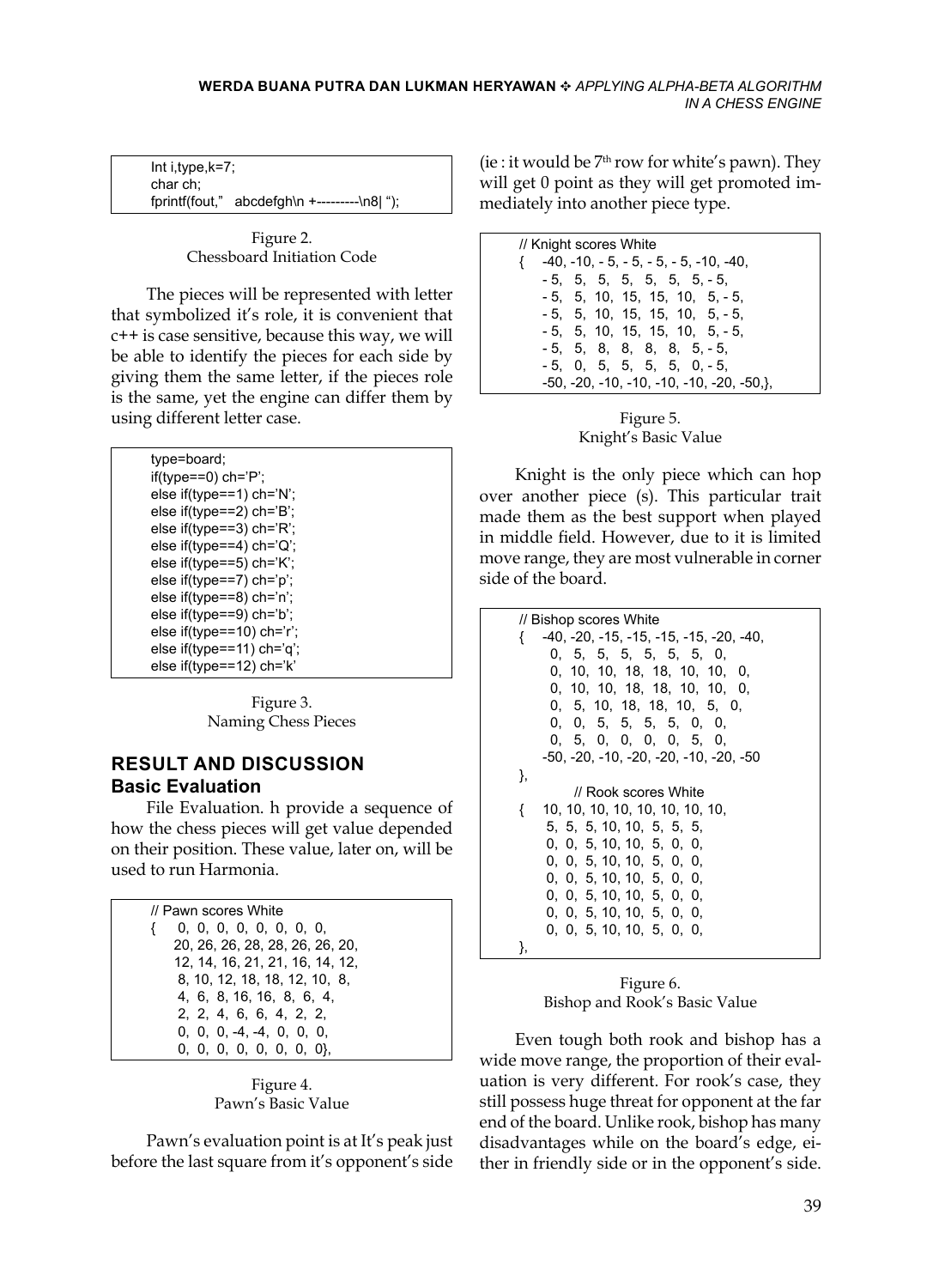It's so because while in corner, bishop only have 1 way move range. This is the reason as to why most player value bishop at the same value as a knight.

| // Queen scores White          |
|--------------------------------|
| 0, 0, 0, 0, 0, 0, 0, 0,        |
| 0, 0, 0, 0, 0, 0, 0, 0, 0,     |
| 0, 0, 10, 10, 10, 10, 0, 0, 0, |
| 0, 0, 10, 15, 15, 10, 0, 0,    |
| 0, 0, 10, 15, 15, 10, 0, 0,    |
| 0, 0, 10, 10, 10, 10, 0, 0, 0, |
| 0, 0, 0, 0, 0, 0, 0, 0,        |
| 0, 0, 0, 0, 0, 0, 0, 0         |
|                                |
|                                |

Figure 7. Queen's Basic Value

Queen piece doesn't have a significantly different value while placed on any square. However, just like rook, queen doesn't have any square which would make them in a disadvantage, assuming there's no piece stand on their move range. But a queen have some square where they would get 15 point. This is considered as great value, assuming a queen is at the same time is mostly a main target as capturing a queen will at the same time chipping opponent's power in great value.

Figure 8. King's Basic Value

King, logically, will have different purpose between the beginning of the game and

toward the end of the game. While the game is near it's end, less pieces will be available, thus the king's struggle to survive is more depended on the position of itself rather than depending on piece's defense.

Despite all that, King still possess some threat. This is mainly because near the game's end the side at disadvantage will most likely reserve to a stalemate option. Which is easier to be done when the king have more squares to move.

## **Applying Alpha –Beta Algorithm**

This is the main part of the engine. Search. cpp file will calculate and weighing whether a value is worthy to be evaluated using Alpha-Beta algorithm. In this matter, we will make the engine operates differently to avoid overlapping.

| Board = (*GameBoard);                    |
|------------------------------------------|
| MakeMove(&vMoves[i]);                    |
| score=-Negamax(&Board,iDepth+1,!iColor); |
| if(score>bestscore) bestscore=score;     |
|                                          |

### Figure 9 basic scoring

The algorithm that just shown, show us Minimax process of sorting inside the engine. Basically, Alpha-Beta pruning will cut unnecessary node which considered unworthy to be calculated further.



Figure 10. Cut off's Logic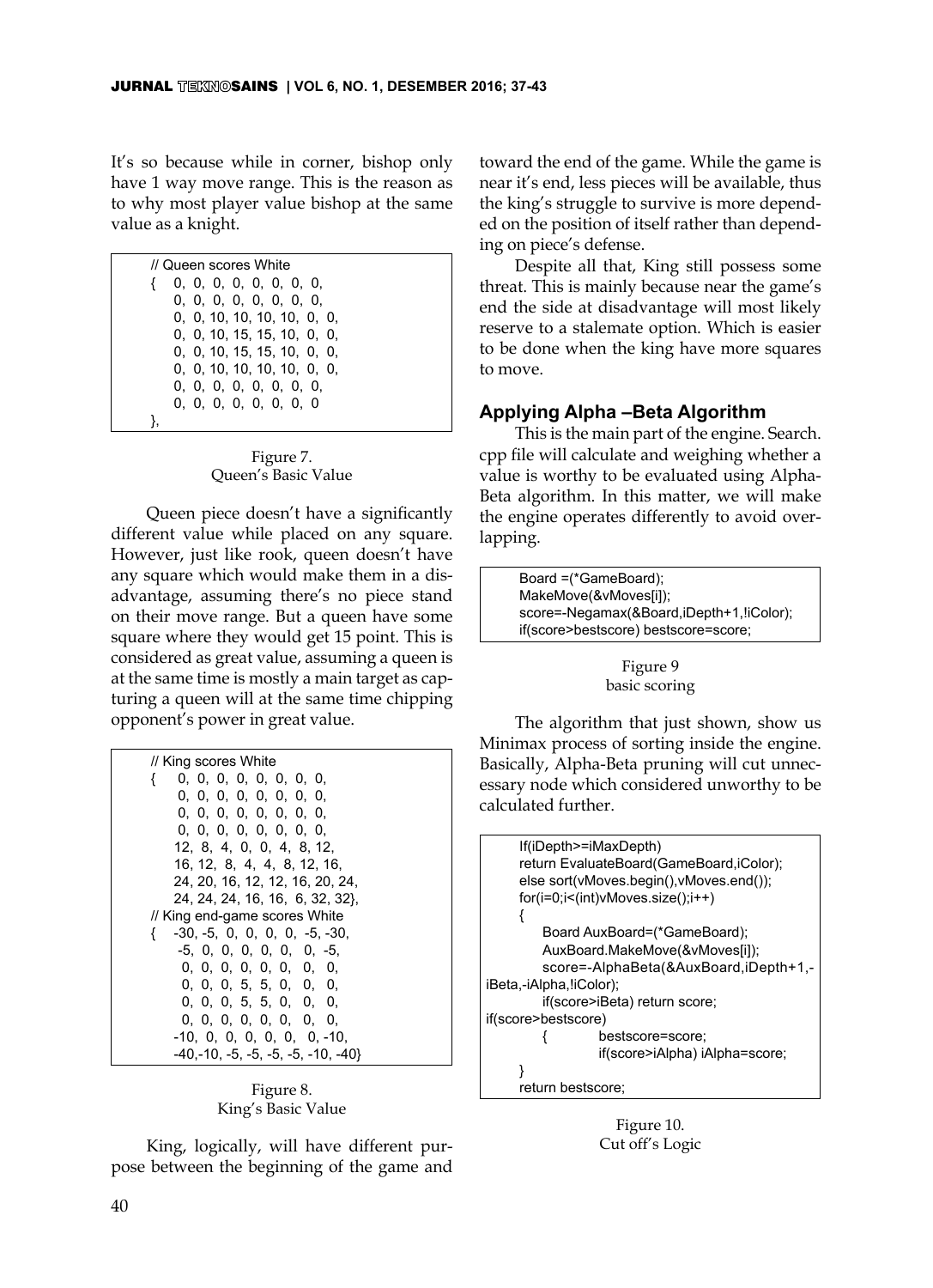Algorithm above briefly explain to us on how armonia chess engine will do it's pruning on unnecessary nodes.

### **Testing**

The testing is done using Arena version 3.5, a GUI chess interface which commonly used in online match. The testing hardware use a dual-core Intel processor and 2GB RAM.

## **1st match: Harmonia vs Houini 1.5**

Harmonia chess engine will be up against Houdini 1.5 on the first test. In the first match, Harmonia will play as white, and Houdini 1.5 will play as black.

Table 1. Opening of 1st Match

| No             | White: Harmonia | <b>Black: Houdini</b> |
|----------------|-----------------|-----------------------|
|                | d4              | Nf <sub>6</sub>       |
| $\overline{c}$ | Nc3             | d5                    |
| $\overline{3}$ | Bf4             | e6                    |
| 4              | e3              | Bb <sub>4</sub>       |
| $\overline{5}$ | Bd3             | с5                    |
|                | dxc5            |                       |



Figure 11. Position on 1st match after 60. ... Rh7

After 60th move, Harmonia commit a 3 move repetition, hence the game was concluded with a stalemate.

## **2nd Match: Harmonia vs Hermann**

In the 2nd test, the out of 4 plays, none could be finished. In every play, either one of the engine would eventually crash.

| Table 2. Opening of 2nd Match |  |
|-------------------------------|--|
|-------------------------------|--|

| <b>White : Harmonia</b><br>$(175$ KB) | <b>Black: Hermann (497</b><br>KB) |
|---------------------------------------|-----------------------------------|
| 1.Nc3                                 | Nf <sub>6</sub>                   |
| 2.d4                                  | d5                                |
| 3.e4                                  |                                   |

A bad move from Harmonia. Harmonia apparently wasting this pawn for no reason. Hermann evaluate this mistake and make no hesitation as an answer.

Table 3. Mid-game of 2nd Match

| White: Harmonia (175   Black: Hermann (497)<br>KB) | KB)  |
|----------------------------------------------------|------|
|                                                    | Nxe4 |
| Qh5+                                               | g6.  |

This is the second mistake from Harmonia, a check move without proper preparation.



Figure 12. Position on 2nd match after 14.Bb4 Be7

After some notable moves, Harmonia crashed itself in midway.

| Table 4. End-game of 2nd Match |
|--------------------------------|
|--------------------------------|

| White: Harmonia (175<br>KB) | <b>Black: Hermann (497</b><br>KB) |
|-----------------------------|-----------------------------------|
| Bb <sub>5</sub>             | Bxb4                              |
| White crash                 |                                   |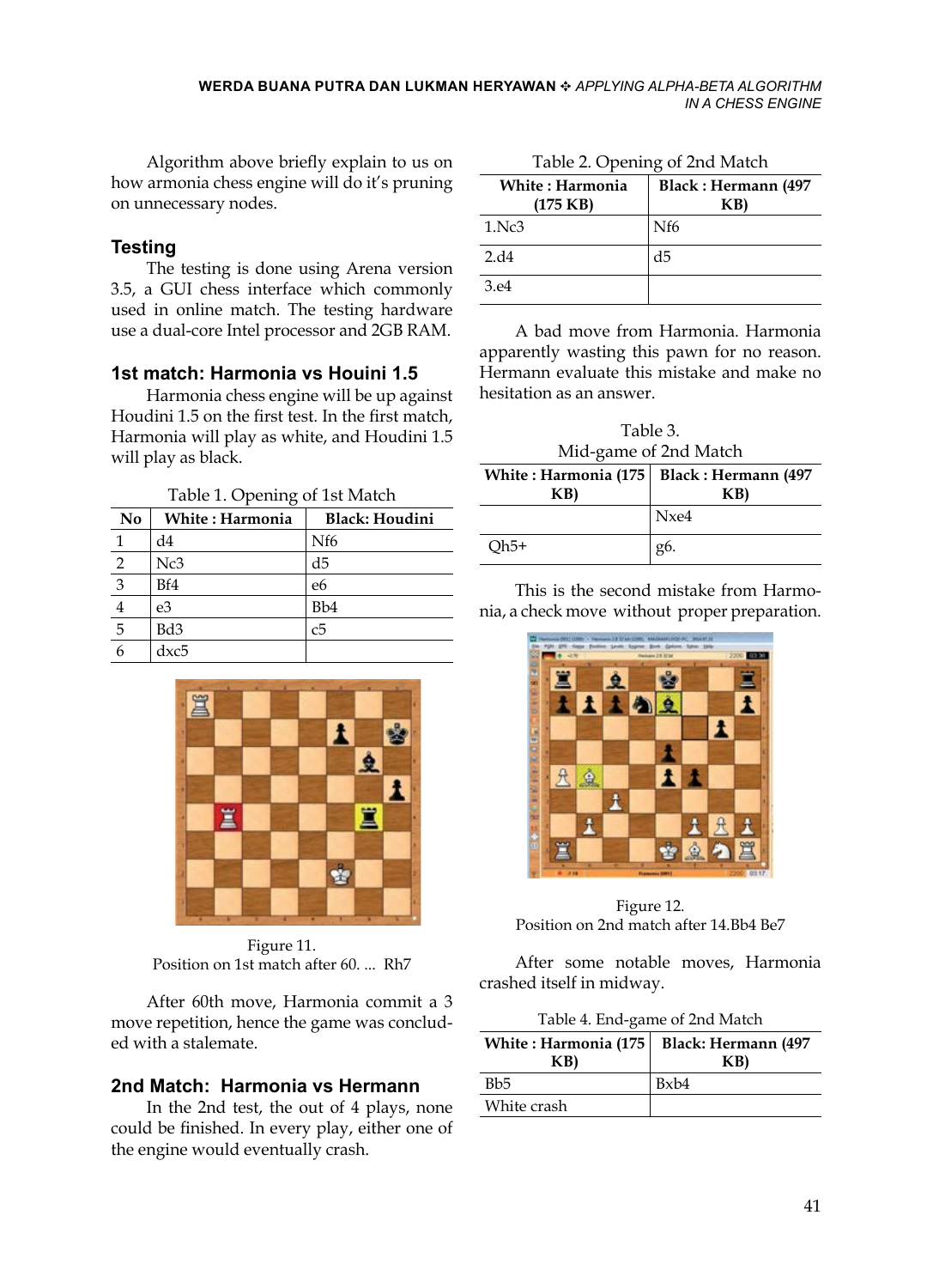### **3rd Match: Harmonia vs AnMon**

In the last match, Harmonia will be faced with AnMon engine. AnMon is slightly different with the previous engine Harmonia had faced. AnMon using Nalimov database as a playbook and Quiescence algorithm as it's base.

|  |  |  | Table 5. Opening of 3rd Match |
|--|--|--|-------------------------------|
|--|--|--|-------------------------------|

| <b>White: Harmonia</b><br>$(175$ KB) | Black: AnMon (215<br>КB<br>+ Nalimov database<br>$1,2 \text{ MB}$ |
|--------------------------------------|-------------------------------------------------------------------|
| ρ4                                   | с6                                                                |
|                                      |                                                                   |

Engine with playbook will most likely playing some particular pattern in the early game, based on the database it has.



Figure 17. Position on 3rd match after 12. Qb3 Na5

After 12th turn, harmonia and AnMon made a lot of exchange of it's pieces. The condition afterward is as follow.

|  | Table 6. Mid-game of 3rd Match |  |  |
|--|--------------------------------|--|--|
|--|--------------------------------|--|--|

| White: Harmonia (175<br>KB) | <b>Black: AnMon</b><br>(215 KB+Nalimov<br>database 1,2 MB) |
|-----------------------------|------------------------------------------------------------|
| Rf8                         | Ke7                                                        |
|                             |                                                            |

Harmonia just wasting a turn by moving it's rook to g8, which supposed to be h8, so that would stop Black king's pursue over the rook.



Figure 19. Position on 3rd match after 29. Rg8

By this point, Harmonia commit a 3 move repetition which resulted on a stalemate.

### **Conclusion**

Two out of 3 matches, Harmonia was able to give 2 stalemate results. On 1st and 3rd match, Harmonia was able to avoid losing the match despite some wrong move it has made.

| Table 7. Resource Used in Each of Chess |
|-----------------------------------------|
| Engine                                  |

| Engine   | Avg % CPU | Memory     | <b>Size</b> |
|----------|-----------|------------|-------------|
| Harmonia | 51        | 110.824 KB | 175 KB      |
| Hermann  | 52        | 138.888 KB | 497 KB      |
| Houdini  | 55        | 140 055 KB | 1,5 MB      |
| Anmon    | 54        | 134.444 KB | 1,4 MB      |

From tha given data, it's clear that Harmonia using the least resource compared to another engine given above.

Harmonia's opponent in a match was deliberately chosen with the bigger size, which infer that the engine would have more option in it's calculation. The fact that Harmonia was able to give 2 stalemate out of 3 matches. This conclude that Alpha-Beta pruning algorithm is a solution to cover an engine's limitation with effective calculation.